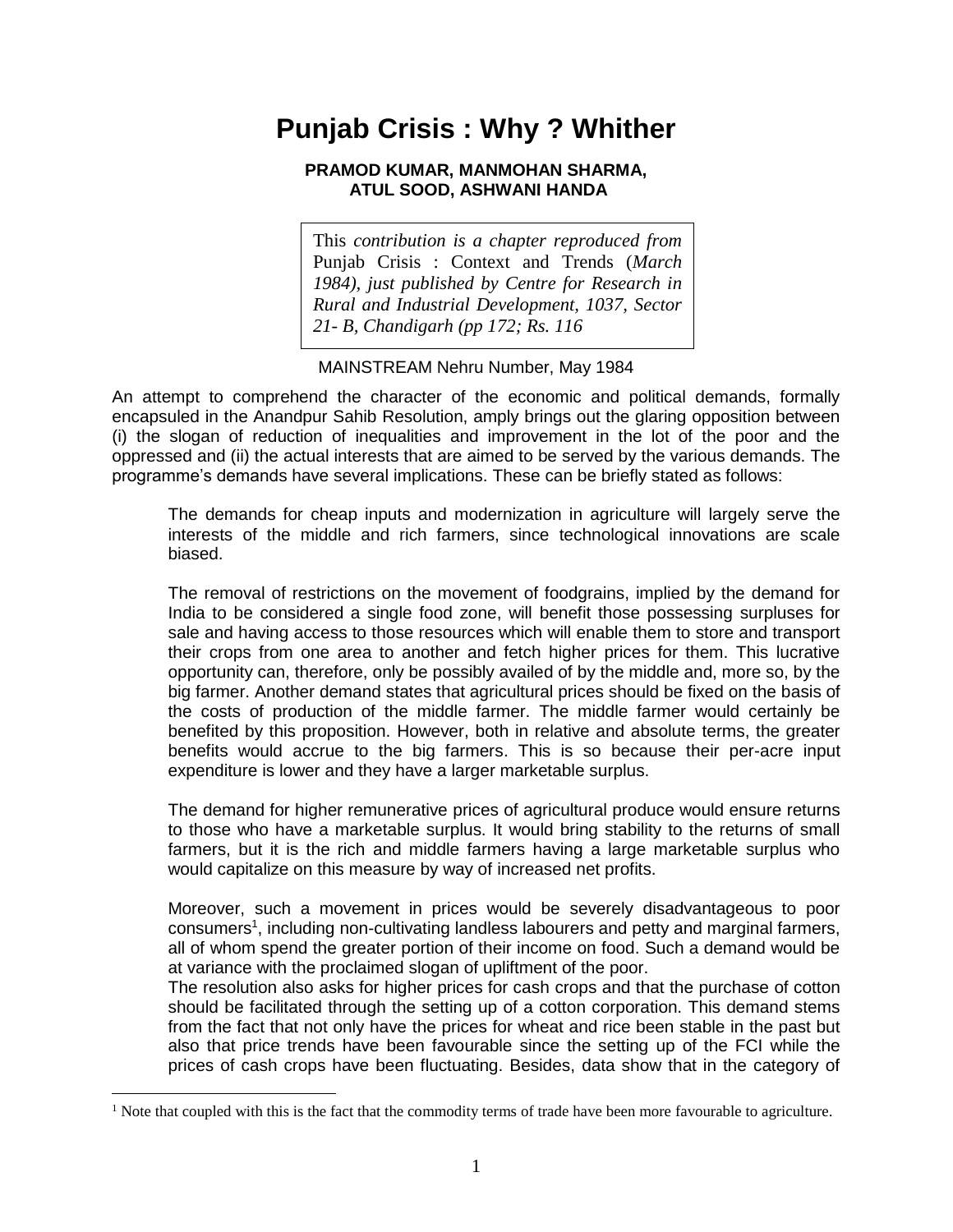farm size greater than 12.5 acres it is cotton, next to wheat, which forms the highest percentage share of cropped area. In farms of small sizes maize, wheat and rice are the main crops produced. Clearly this demand seeks to promote interests of the richer farmers.

None of these demands ensures the welfare of the poor and the oppressed. The economic policy resolution proclaims that greater per-capita income and increase in growth rates will lead to such welfare. Unfortunately, such indicators by no means ensure distributive justice. The economic policy resolution shows evidence of a discriminatory stand in relation to the agricultural and industrial sectors. It argues for the nationalization of all industry with the exception of agro-based industries, while it does not argue the same for agriculture. It proposes to give priority to agro-based industries, which may well benefit the rich farmers both through linkage effects and by opening opportunities for investing their surplus. Moreover, it emphasizes credit facilities for medium-scale industries. The rural rich, constrained from investing in largescale industry by various factors like entrepreneurship, competition from the national bourgeoisie for market, etc., would benefit from the development of investment possibilities in medium-scale industries. The resolution is further markedly discriminatory in its demand that industrial workers should be given need-based wages and a proper share in the profits. It is, however, ambiguous regarding the workers' agrarian counterparts and merely states that the wages of agricultural workers should be reassessed as and when required.

The Anandpur Sahib Resolution further demands that the country's Constitution should be made federal. This policy statement envisages the retention of only four subjects – Defence, Foreign Affairs, Communications and Currency – by the Central Government, leaving the other subjects to the States. The 18<sup>th</sup> All-India Akali Conference held at Ludhiana in October 1978 demanded greater autonomy for all States without specifying the nature of this autonomy. To look into the Centre-State relationship the Union Government has already appointed the Sarkaria Commission.

The question of Centre-State relations is not merely a Constitutional but also a political question, because the existing Constitutional arrangement has been replaced by extraconstitutional centres of power. The emergence of such centres of power cannot merely be attributed to individuals or groups. The emerging class of capitalist farmers in Punjab perceives a clash of interests with those of the big industrialists outside Punjab. The latter are seen to exercise control over industrial licensing (under the Act of 1951 powers to give industrial licenses is vested with the Central Government) and a total control over market and political power. The controls and clearances for capital issues, for the import of capital goods and raw materials and for foreign collaboration, besides industrial financing institutions such as the IDBI and the IFCI, are under Central control. Consequentially the demand for greater autonomy. Further, the concentration of power in being individuals ineffective and incapable of resolving or accommodating conflicts which have their basis in emerging interest groups. This has, in the context of Punjab, given a new form to the problem of Centre-State relations, inter-State relations and decentralization of power at the grass-roots level.

The Constitution of India permits as much reorganization of constituent States as possible, but it comes down heavily on separatism or secession. Naturally, therefore, it provides for the elimination of all such demands based on narrow, parochial, religious and other such considerations. It is necessary to emphasise that a distinction must be seen between the demand for "Khalistan" and the need for more State autonomy so as to allow the federal feature of our Constitution to wake up to life. However, it is relevant to caution that political mobilization for State autonomy and other secular demands must not be based upon or use caste, religion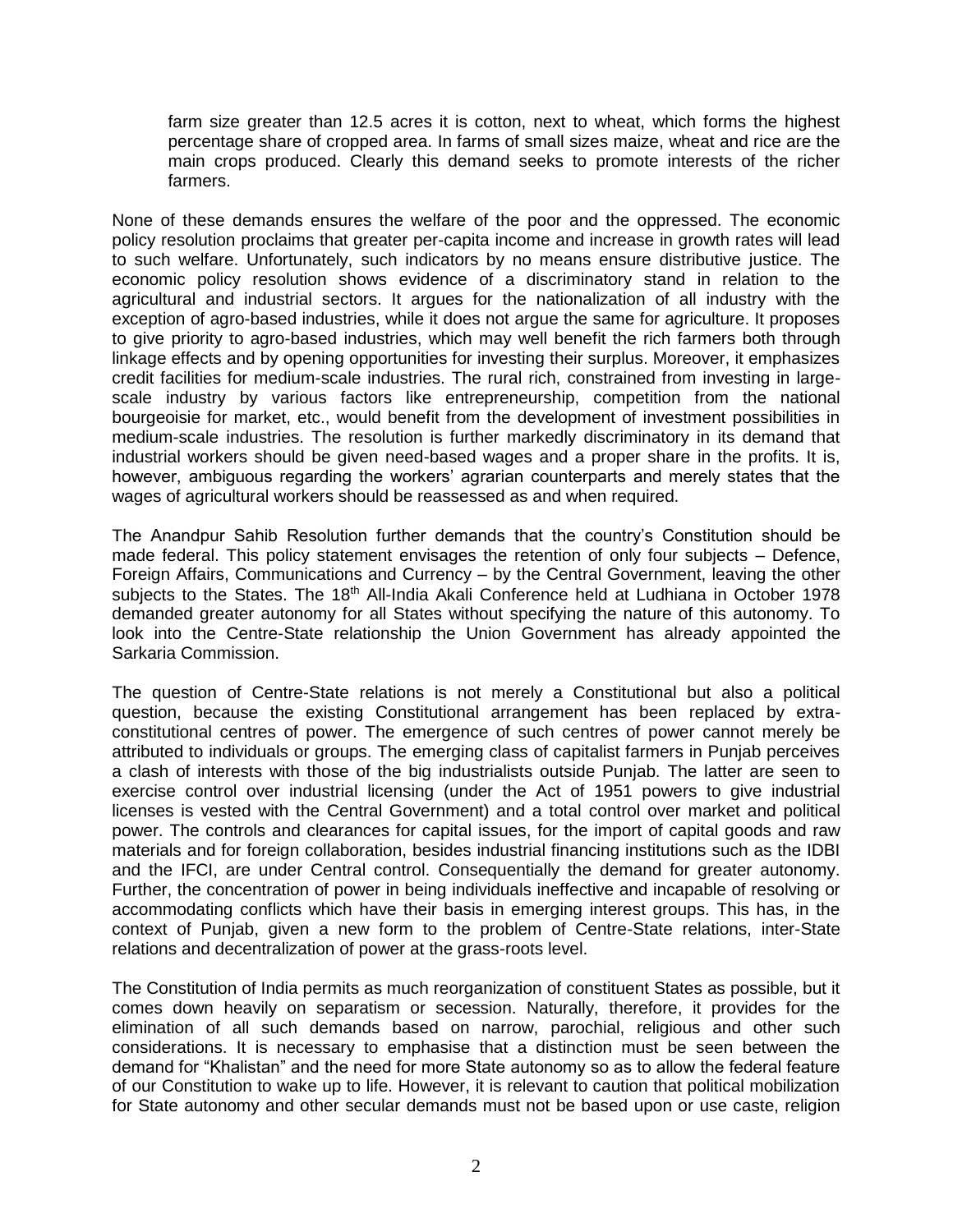and other such cleavages. Political mobilization must take place to promote secularism, the scientific temper, democratic consciousness and a progressive culture. If the political groups cannot promote such values then the State has to tolerate retrogressive eventualities like communalism.

Some of the religious demands such as the proposed enactment of all All-India Gurdwara Act and the relay of Gurbani from the Golden Temple by AIR implicitly contradict the preamble to the Constitution, which resolves to constitute India into a Sovereign, Socialist, Secular and Democratic Republic.<sup>2</sup> The Constitution ensures protection to all religions but is not meant to *promote* any of them. Moreover, Article 51 (A) says that it shall be the duty of every citizen to develop the scientific temper. The development of the scientific temper involves accepting the method of science for acquiring knowledge and recognizing that a scientific attitude dispels dogmas, superstition and obscurantism, which, essentially, are propagated in the name of religion. The acceptance of these demands, therefore, would be tantamount to the promotion of religions.

Article 26 (B) of the Constitution stipulates that the state cannot interfere in the exercise of the right of religious organisations to manage their own affairs in matters "of religion", unless they run counter to public order, health or morality. It is through invoking moral-cum-religious authority that religious institutions should administer their religious affairs rather than through drawing sanction from Parliament, which is constitutionally committed to secularism. Evidently such demands are raised for achieving economic and political gains, rather than for aiming at spiritual excellence in all spheres of individual and collective activity, Demands of a similar nature could be raised by other communal groups, political parties or religious institutions. Such a situation will result in the strengthening of communal attitudes. Acceptance of religious demands raised by the communalists will further aggravate the problem, for individual groups will coin new demands of a similar nature in order to protect and promote their economic and political interests. For instance, in January 1984, the Akali Dal (L) raised the demand for the amendment of Article 25 of the Constitution. Article 25 (2) reads as follows:

(2) Nothing in this article shall affect the operation of any existing law or prevent the state from making any law-

(a) Regulating or restricting any economic, financial, political or other activity which may be associated with religious practices;

providing for social welfare and reform or the throwing open of Hindu religious institutions of a public character to all classes and sections of Hindus.

*Explanation I:* The wearing and carrying of Kirpans shall be deemed to be included in the profession of the Sikh religion.

*Explanation II:* In sub-clause (b) of clause (2), the reference to Hindus shall be construed as including a reference to persons professing the Sikh, Jaina or Buddhist religions, and the reference to Hindu religious institutions shall be construed accordingly.

The Akali Dal (L) objected to the inclusion of persons professing the Sikh religion into the Hindu religion. This demand has not been raised to date by the Akali Dal (L) in any of their resolutions or demand charters. It seems that this demand has been raised vocally or in statements to the press by the Akali Dal (L)

 $2$  The word Secular was incorporated through the  $42<sup>nd</sup>$  Amendment effective from January, 1977.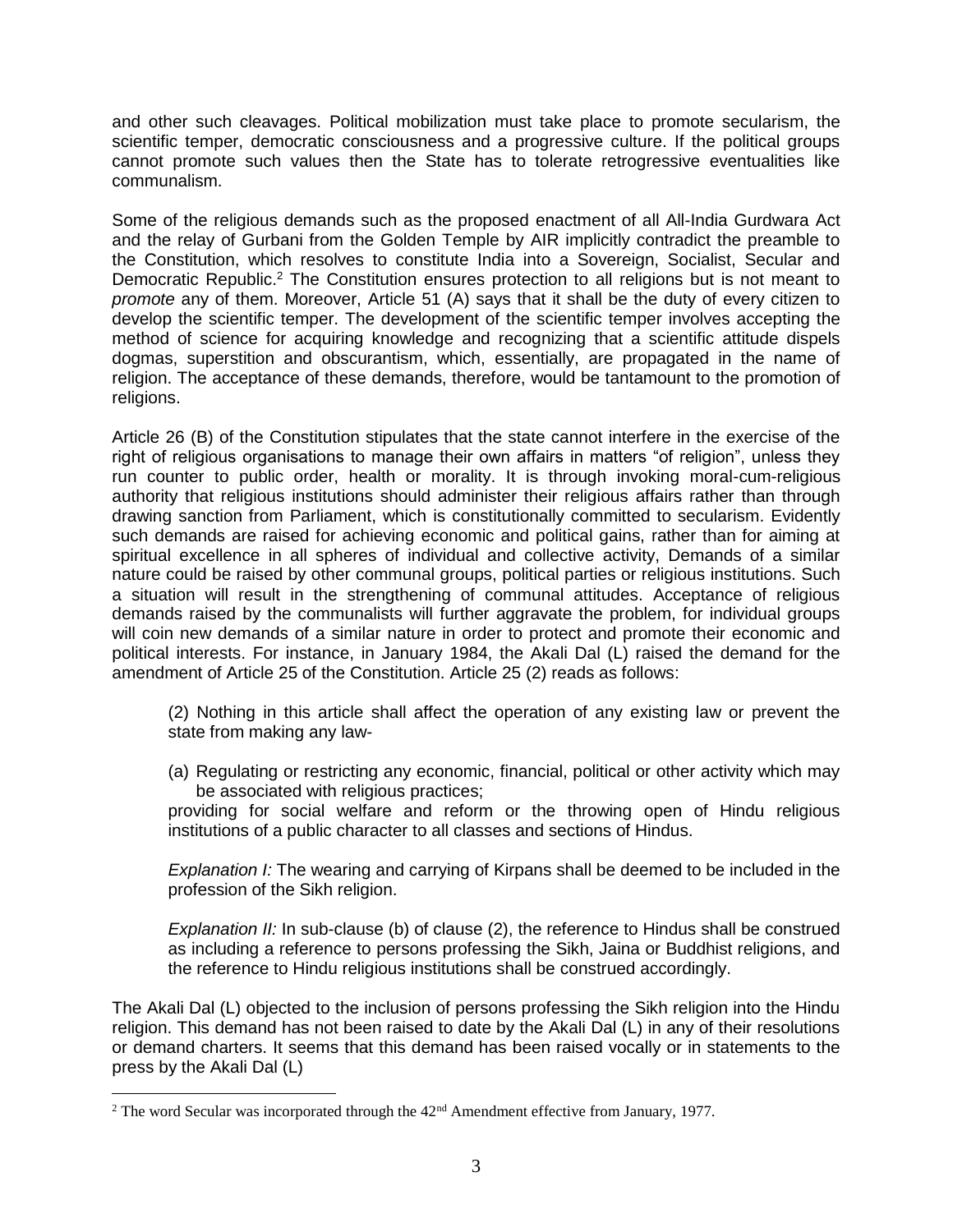- (i) to counter the challenge and threat posed by extremists and conformistcommunalists. However, it is relevant here to point out that among the conformist-communalists there are extremist communalists. Within the extremist section there are factions aligning with different communal tendencies. For instance the All-India Sikh Students Federation, the Akal Federation and the National Council of Khalistan are closer to the group led by Sant Jarnail Singh Bhindrranwale, whereas the Akhand Kirtani Jatha and the Youth Akali Dal align with the Akali Dal  $(L)$ ,  $3<sup>3</sup>$
- (ii) in response to the delay in the acceptance of their other demands arising from water and territorial disputes, etc., by the party in power.

Therefore, the deadlock in the negotiations and increasing threat form the extremists and conformist-communalists may have forced the Akali Dal (L) to raise this demand. This clearly indicates that such a demand is being fabricated in order to make political capital out of it. "This kind of distorted reflection serves the interests of some social groups whose interests would not be served or might even be ill-served if the real problems of society led to politics and ideologies that were relevant to their solution" (Bipan Chandra 1984). The retention of religious groups, as a reference point because of their ideological orientation, makes it convenient for the supposedly deprived group to find scapegoats for their discontent in their perceived antagonistic religious groups. This communal ideology does not correctly represent the hidden spectrum of concrete reality. It is rooted in empirical reality rather than in hidden structures and tries to mystify the real conflicts and develop a mechanism to protect the interests of a particular class fraction stratum or group.

The issue of apportionment of waters between Punjab and Haryana is one of the main demands of the Akalis. The problem has supposedly arisen as the erstwhile State of Punjab was reorganized into the State of Haryana and the present State of Punjab in 1966. At the time of the reorganization, all assets and liabilities were apportioned between Punjab and Haryana. An examination of the historical aspect of this problem indicates that "surplus" Ravi-Beas waters became available by virtue of the Indus Water Treaty, 1960, which was signed by India and Pakistan. Under this Treaty the waters of three rivers – Satluj, Ravi and Beas – called the Eastern Rivers, were allocated to India. This was in lieu of the surrender of India's claims to the waters of the region's other three rivers – Indus, Jhelum and Chenab – called the Western

<sup>&</sup>lt;sup>3</sup> There are eight Sikh extremist communal groups and organisations. These are the Bhindranwale group, the All-India Sikh Students Federation (AISSF), the Akhand Kirtani Jatha, the Babbar Khalsa, the Youth Akali Dal, the National Council of Khalistan, the Dal Khalsa and the Akal Federation. Bhindranwale group is the most powerful in terms of numbers as well as influence. AISSF is the student wing of the Akali Dal and is headed by Amrik singh. In the past one year, AISF has aligned itself with Sant Jarnail Singh and has been following his line. Amrik Singh, President, and Sandhu, Secretary of AISSF, are among the confidents of the Sant. The National Council of Khalistan is led by Balbir Singh Sandhu, Secretary-General of the banned organisation. Dal Khalsa, another banned organisation, is literally non-existent. Another militant organisation is Akal Federation. Bhai Kanwar Singh heads this group but it does not have more than half a dozen members. Like AISSF it is completely with Sant Jarnail Singh. Akhand Kirtani Jatha is led by Bibi Amarjit Kaur. Amarjit Kaur is the widow of Fauja Singh, an agriculture inspector who was killed in a clash with Nirankaris in Amritsar in April, 1978. There are about 20 members of this group and most of them are educated. Members of the Akhand Kirtani Jatha mostly organize Kirtan or voluntary service in the Golden Temple. Amarjit Kaur is believed to enjoy the confidence of the Akali Dal President, Sant Harchand Singh Longowal. The Youth Akali Dal is a new organisation floated by the Shiromani Akali Dal about a year ago. The purpose of starting a new youth wing of the party was believed to be to counter. AISSF which had come under the influence of Sant Jarnail Singh. The Babbar Khalsa is an off-shoot of the Akhand Kirtani Jatha, but is a purely militant organisation. Sukhdev singh is the leader of this group.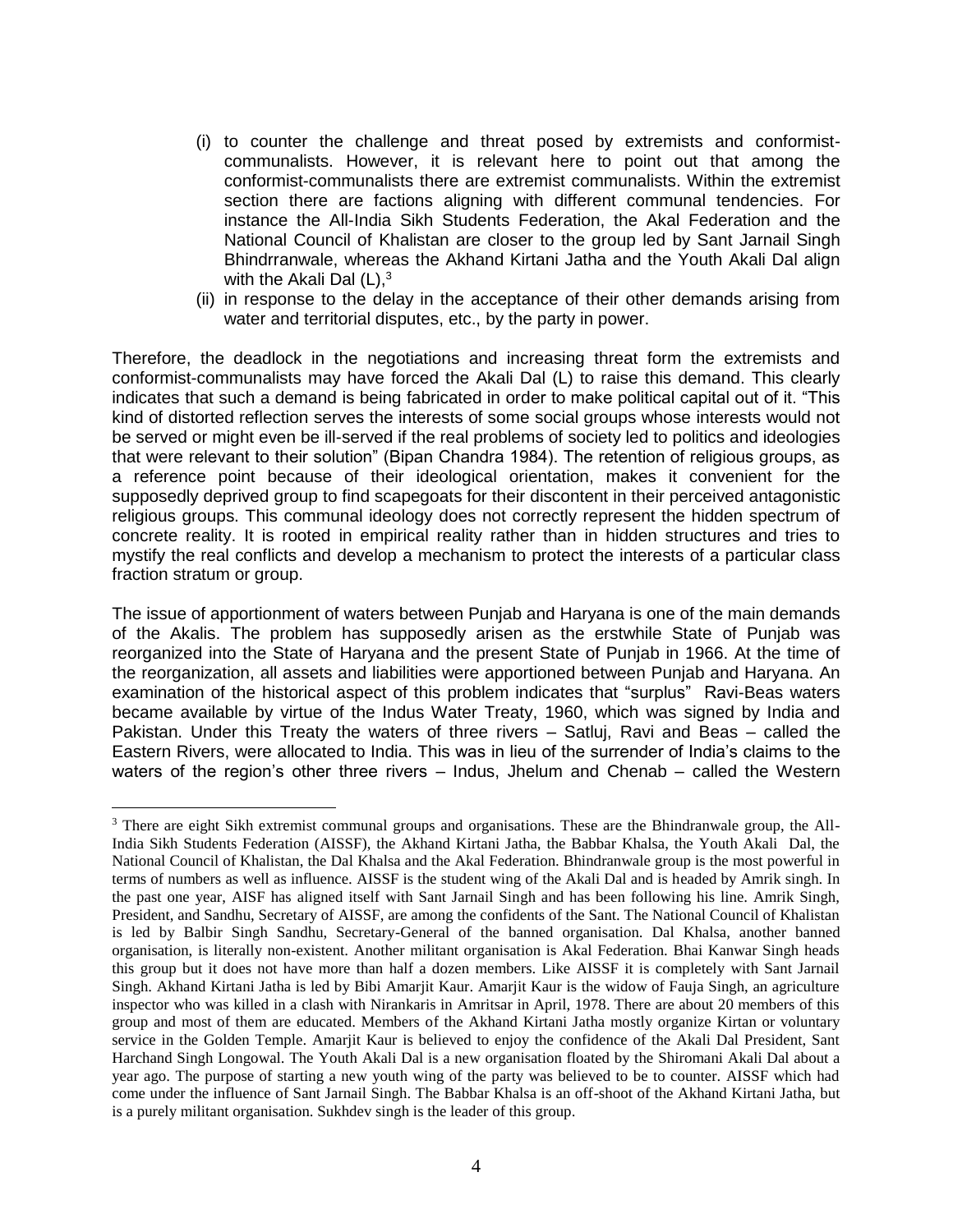Rivers, to Pakistan. Prior to this Treaty, an agreement amongst various States, namely Rajasthan, PEPSU, Punjab and Jammu and Kashmir, was reached in 1955. The apportionment of the waters was : Punjab 5.6 maf, PEPSU 1.3 maf, Rajasthan 8 maf, and Jammu and Kashmir 0.6 maf (total 15.8 maf). A number of expert committees and commissions were appointed to look into the apportionment of the "surplus" waters of the Ravi and the Beas.<sup>4</sup>

The basic principle involved in the sharing of waters has been primitive, in that water was mainly treated as a property and hence the claim to usage on the basis of the "as is where is" principle. The controversy stems from the principle of considering water to be "a property", relegating the claim to water on the basis of need to a secondary and subordinate level. The application of the principle of need was used in a very limited and distorted fashion. No expert committee was appointed to consider the issue in a broader perspective. Essentially, the issue ought to be the optimum harnessing of the existing water resources. Reducing the dimensions of the problem to merely a question of apportioning, and that too without the application of scientific and rational criteria, is incommensurate with the substantial issue.

The application of the need-based principle in a limited fashion was the result of taking the existing multiple cropping pattern, or crop rotation, as permanent, without taking into consideration the possible need of water resources in the industrial sector. Unfortunately no master plan has been prepared by the governments and political parties involved in the water dispute to evaluate the current and future water needs in agriculture, in industry and for domestic and other uses. Water being a scare resource there is a need for a comprehensive understanding and intervention to even alter the existing cropping pattern, etc., to suit the specific climate and soil conditions of the region, thereby eliminating excessive and wasteful use of scarce water.

The data reveal that while Punjab and Delhi have been utilizing more water than allocated to them, there was a balance of 0.401 maf and 0.940 maf in the general reservoir in 1980-81 and 1981-82 respectively. Moreover, it is evident that there was wastage of 1.901 maf in 1980-81 and 2.218 maf in 1981-82, of which 1.306 maf and 1.615 maf have been excluded respectively, from sharing. Also, a total of 2.498 maf was wasted and allowed to flow to Pakistan in 1981-82 and such wastage of water resources amounted to an average of 8.467 maf (from 1971-72 to 1981-82).

 $\overline{a}$ <sup>4</sup> The problem has arisen as the erstwhile State of Punjab was reorganized into the States of Haryana and the present State of Punjab in 1966. Section 78 of the Punjab Reorganisation Act 1966, in particular, provides for apportionment of the rights and liabilities of the Bhakra Nangal and Beas Projects. The Central Government issued an order about the apportionment of surplus Ravi-Beas waters in accordance with the provisions of Section 78 of the Punjab Reorganisation Act, 1966, on March 24, 1976, whereby 3.5 maf of water was allocated to Haryana and the balance not exceeding 3.5 maf to Punjab, out of the total surplus Ravi-Beas water of 7.2 maf falling to the share of the erstwhile State of Punjab after setting aside 0.2 maf for Delhi Drinking Water Supply.

An agreement, was signed by the Chief Ministers of Haryana, Punjab and Rajasthan on December 31, 1981. According to this agreement for the flow series 1921-60 of the 17.17 maf, compared to the corresponding figure of 15.85 maf for the flow series 1921-45 which had formed the basis of water allocation under the 1955 decision. The Chief Ministers of Punjab, Haryana and Rajasthan agreed on December 31, 1981, that the mean supply of 17.17 maf (flow and storage) be reallocated as follows: share of Punjab: 4.22 maf; share of Haryana: 3.50 maf; share of Rajasthan: 8.60 maf: quantity earmarked for Delhi Water Supply: 0.20 maf; share of J&K: 0.65 maf. Total: 17.17 maf. The Chief Ministers further agreed that until such time as Rajasthan was in a position to utilize its full share, Punjab should be free to utilize the waters surplus to Rajasthan's requirements. Thus, during this period Punjab's share would be 4.82 maf.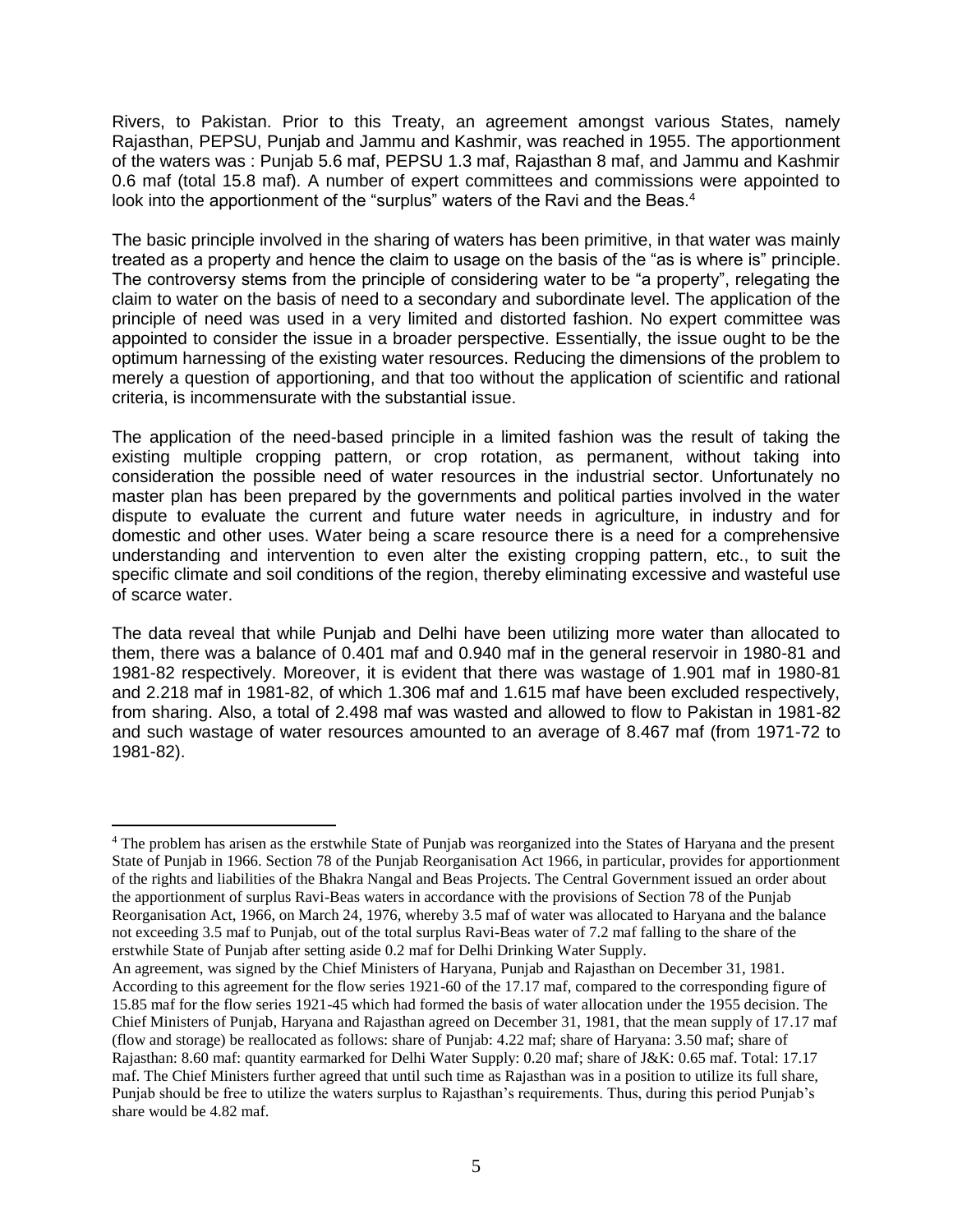The data amply demonstrate that water has been surplus and left in balance in the reservoir or else allowed to go waste. The absence of planning to harness and utilize the water and the lack of vision and initiative to build an adequate network of canals for distribution of such water indicates that the parties embroiled in the present water dispute lack scientific research dealing with water management and that the water dispute, in its current form, is more of a political issue. It now appears to be a bogey raised by interest groups engaged in political squabbles. No doubt water is a scarce resource, but at present it is sufficiently available and is either inadequately tapped or inefficiently and unequally distributed. The water issue, as raised in its present form, has been disproportionately made an issue of "sharing".

The demand for disenfranchisement of migrant labourers has been raised by certain individuals in the Akali Dal such as Sukhjinder Singh, G.S. Tohra, SGPC President, and some members of the Akali Dal (Talwandi group). None of these leaders, however, have talked about the ouster of migrants, although a few "Khalistan" protagonists have. This demand does not form part of the demand charter submitted by the Akali Dal (L). The demand may be the result of factional politics within the Akali Dal, where a faction associated with the above-mentioned leaders seeks to win over the support of middle and small peasants and local landless agricultural labourers.

However, a survey<sup>5</sup> revealed that the perception of various sections of the peasantry does not fully support this line of thinking.

The survey summarises the perception of middle peasants who feel that to the Punjabi farmer, migratory labour is indispensable. The demand for the ouster of migratory labour, they said, was damagingly absurd. "We will not side with the Akalis if they ever happen to raise this demand". No agriculture, it was said, is possible in Punjab without the help of migrant labourers.

While summarizing the perception of rich peasants it said:

 $\overline{a}$ 

The rich peasants were of the view that given the level of mechanization, Punjab's farmer will continue to rely upon outside labour for quite some time,. Some operations like paddy transplanting, cotton picking, etc., will continue to be labour-intensive. Punjab's agriculture is developed but this is not due to migratory labour. Outside labour has played no direct role in increasing productivity. It has, however, certainly lowered the cost of production in terms of providing cheap labour. Therefore, it is very important for the agricultural economy as a whole. No demand such as the one for migrants' ouster will ever be a success. On the other hand, it will be strongly opposed.

However, the survey substantiated the hostility of the local labour towards migratory labourers and said:

The local agricultural labourers did not view the influx of migratory labour favourably. They complained that the migrants had rendered them jobless and homeless. They took the migrants to be their competitors who limited their employment opportunities and depressed their daily/monthly/annual wage rates. To a great extent the migrants have replaced the local female labourers in the so-far traditionally held operations of

<sup>&</sup>lt;sup>5</sup> Manmohan Sharma and Navsharan, *Migratory Labour and its Impact on Rural Economy of Punjab, Parts I & II;* Part II yet to be published. Manmohan Sharma (1983) 'Migratory Labour and its impact on Rural Economy of Punjab', Part I, *Man & Development,* Vol IV, No 3.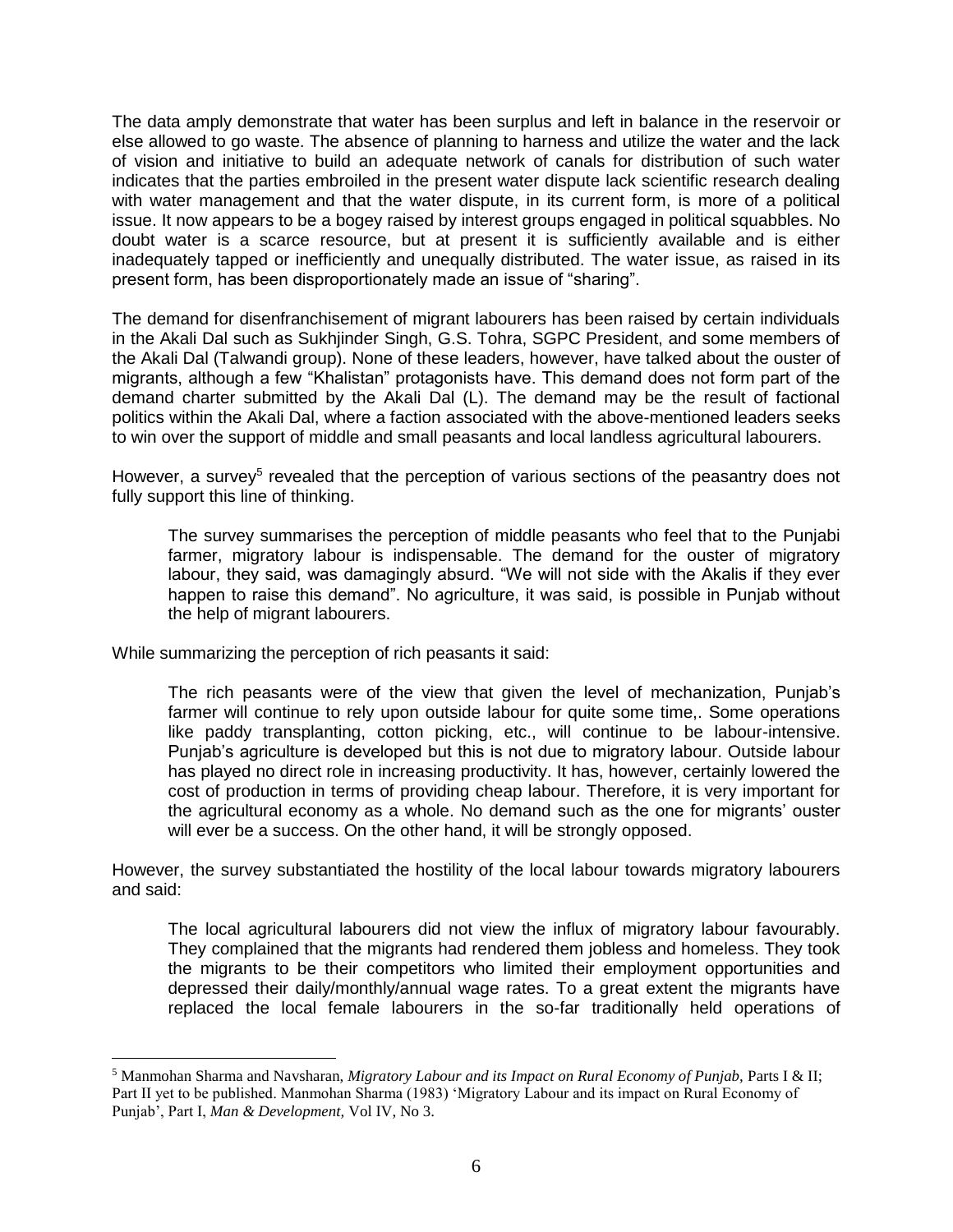transplanting paddy and weeding. It was found that the local agricultural labourers were hostile to, and full of resentment, indignation, and hatred towards the migrants.

Local labourers further stated: "If the Akalis raise the Demand for the ouster of migrant labourers we will definitely side with them and support them."

The survey also revealed that a section of the "Khalistan" protagonists advocated the ouster of migrants and were of the following opinion:

Migrant labourers are Hindus, from which it necessarily follows that they are Sikh haters and will never side with us to achieve our goals. They have no sympathy for out cause. Therefore, they should not be allowed to come to Punjab.

The above perception clearly indicates that there is a conscious and concerted attempt to communalise an issue which is mainly economic and is the focus of a factional, political fight within the Akali Dal.

At the other end of the spectrum, CPI and CPI(M) in Punjab, with an ideology which was secular at its core, did not perform a meaningful role to inculcate a secular and scientific attitude. Communist parties also mobilized their support base for incremental gains such as more diesel, increased remunerative prices, agrarian reforms, wage hikes, etc. These demands, in principle, embraced all sections and levels of the agrarian population.

In the sixties and seventies the CPs began propagating "land to the tiller" in the form of a "land grab movement". In the late sixties, the development of commercialization in agriculture and the increasing number of landless agricultural laborers made the Left parties raise demands for higher wages. Consequently, the demand for "land to the tiller" receded to the background. The demand for higher daily wages in turn aggravated the resentment of small and middle peasants, who also constituted these parties' support base. This resentment compelled the CPs to accommodate their interests by raising the demands for more diesel and other inputs.

The strategy, directed towards securing incremental benefits, failed to question the rule of capital, social divisions by skill, trade, industry as well as communal (ideology including casteism). The leadership in the CPs could not effectively articulate class interests and thus, coupled with its inability to rise above the existing cleavages of caste and religion in Punjab, failed to evolve a programme and/or identity counterposed to other political parties.

The role of political parties and groups, as discussed, acquires meaning in the context of our contention that the problem of communalism cannot be siphoned off by means of modernization, industrialization, strengthening of the law and order machinery, etc. We hold that there is a need for a meaningful, subjective intervention on the part of political parties and groups to counter communal ideology.

Interventions like the declaration of President's rule cannot provide a solution to a social, political and economic crisis.<sup>6</sup>The persistence of terrorist activities in spite of measures like commissioning of para-military forces (BSF, CRPF, etc), prohibitory orders, shoot-at-sight orders and curfews indicates that the problem cannot be reduced to one of merely tackling the

<sup>6</sup> On October 6, 1983, Punjab was brought under President's rule following the State Government's inability to combat increasing extremist violence. The action was specifically in response to the killing of six passengers of a Delhi-bound bus from Amritsar. The proclamation was issued in terms of Article 356 of the constitution.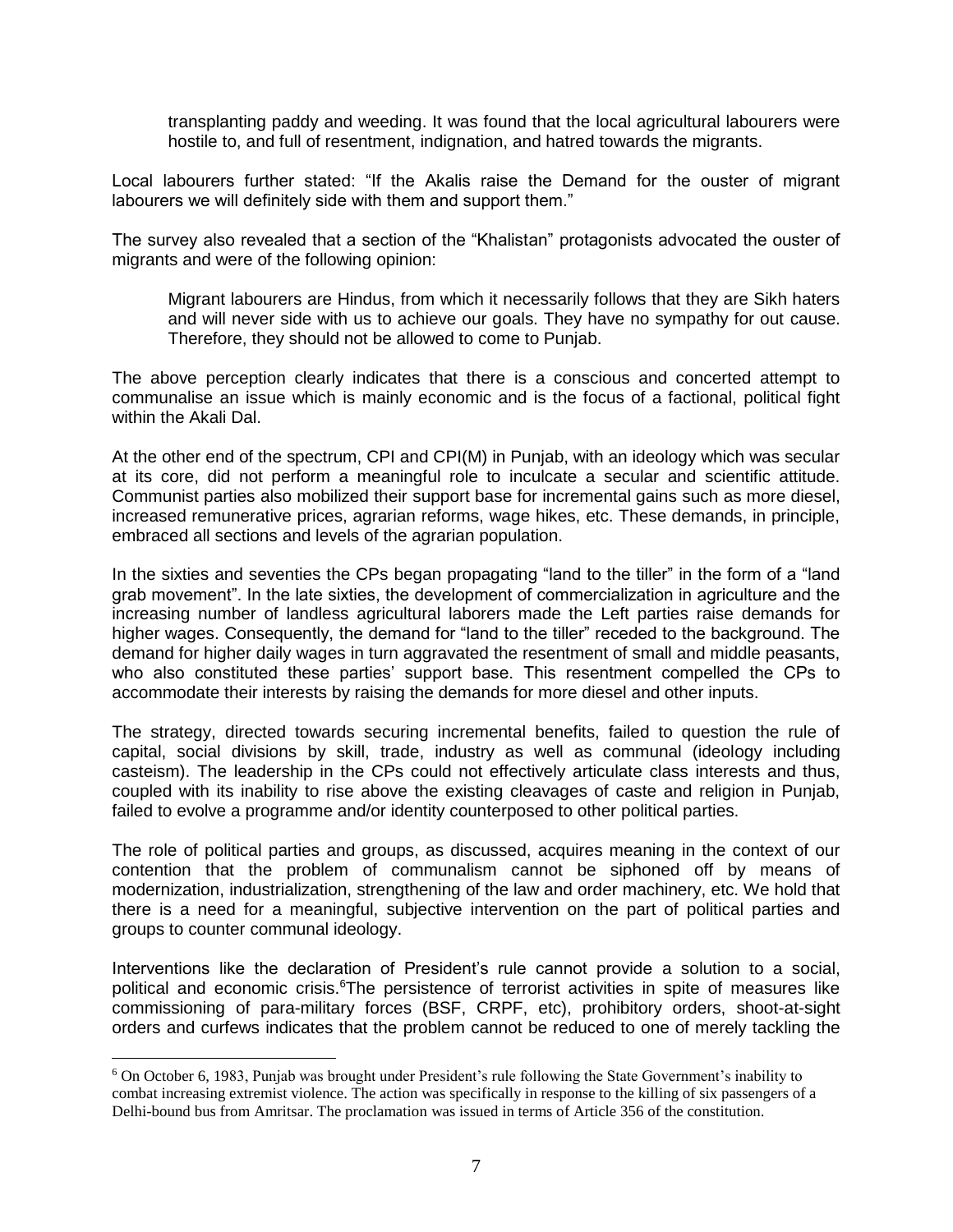activities of a few individuals. The recent killings in Punjab and Haryana cannot *merely* be ascribed to either individual extremists or political manipulations. There is a notion that it is mainly the electoral interests to garner and consolidate the so-called Hindu votes that are responsible for the present stalemate. It would be hazardous to give a monocausal explanation for such a complex reality. This, however, is not to deny the prevalence of the communal propaganda that the Hindus are a homogeneous political entity and have common political and economic interests.

This propaganda has been an integral part of the ideology of some of the communal Hindu groups in the past. But never in the past has it acquired such a militant posture and an appeal which has cut across political party lines. There are five extremist Hindu communal groups<sup>7</sup>. These groups are active in some of the urban areas of Punjab. The groups do not have any affiliation with national organisations like the Vishwa Hindu Parishad, Hindu March, etc.

These communal groups could acquire some kind of support base because of the inactivity of the RSS, Hindu Manch etc. These communal groups do not have a significant mass following, but they do have some kind of a mass appeal in Punjab. The only group active is the Hindu Suraksha Samiti. This group was formed on September 26, 1982, at Patiala by Pawan Kumar Sharma, known to be a Youth Congress (I) activist. It became known after the incidents of violence at Patiala and Malerkotla in 1983.

The question arises as to why at this juncture a section of the Hindus as a religious group are responding (if they are) to such an ideology. In order to answer this question one has to first understand the process of the operation and se of communal ideology with a proper historical perspective.

Communal ideology does have its own social appeal. In a situation of scarce resources and a relatively stagnant economy, the generation of competition for jobs, etc., along communal lines benefits some of the individuals from the middle classes in the short run.

Communal propaganda was not utterly disconnected with social reality. The communalist could impose his interpretation of the reality on the middle class individuals because it seemed to conform to their experience of reality as they were then living it. Of course, the extent of benefit from communalism was larger the higher one went up in the social scale and the fewer became the competitors; the upper middle class individuals benefited far more than the lower middle class individuals. Communalism was likely to benefit the aspirants for High Court judgeship, university chair or vice-chancellorship, or the directorship of a hospital much more than those trying to become chaprasis or clerks, though the latter would also improve their life opportunities to a certain extent, even if marginally. Of course, in the long run, the latter were more likely not to be beneficiaries but victims of communalism (Bipan Chandra).

Such communal propaganda smudges objective reality. The discontentment amongst Hindus and Sikhs competing for jobs, licences, markets, etc., has not been caused by one another. This discontentment of both Hindu and Sikh communalists is a result of their being posited as workers, peasant, merchants and industrialists struggling for their interests in a situation of

<sup>&</sup>lt;sup>7</sup> These are the Hindus Suraksha Samiti, the Hindu Shiv Sena of Jagdish Tangri in Ludhiana, the Hindu Rashtriya Sangathan of Surinder Billa, the Brahman Sabha of Pandit Kishore Chand in Amritsar and the Hindu Front of Kalicharan of Ludhiana. These groups were formed in response to the activities of the Dal Khalsa, the Babbar Khalsa and other Sikh extremist groups.